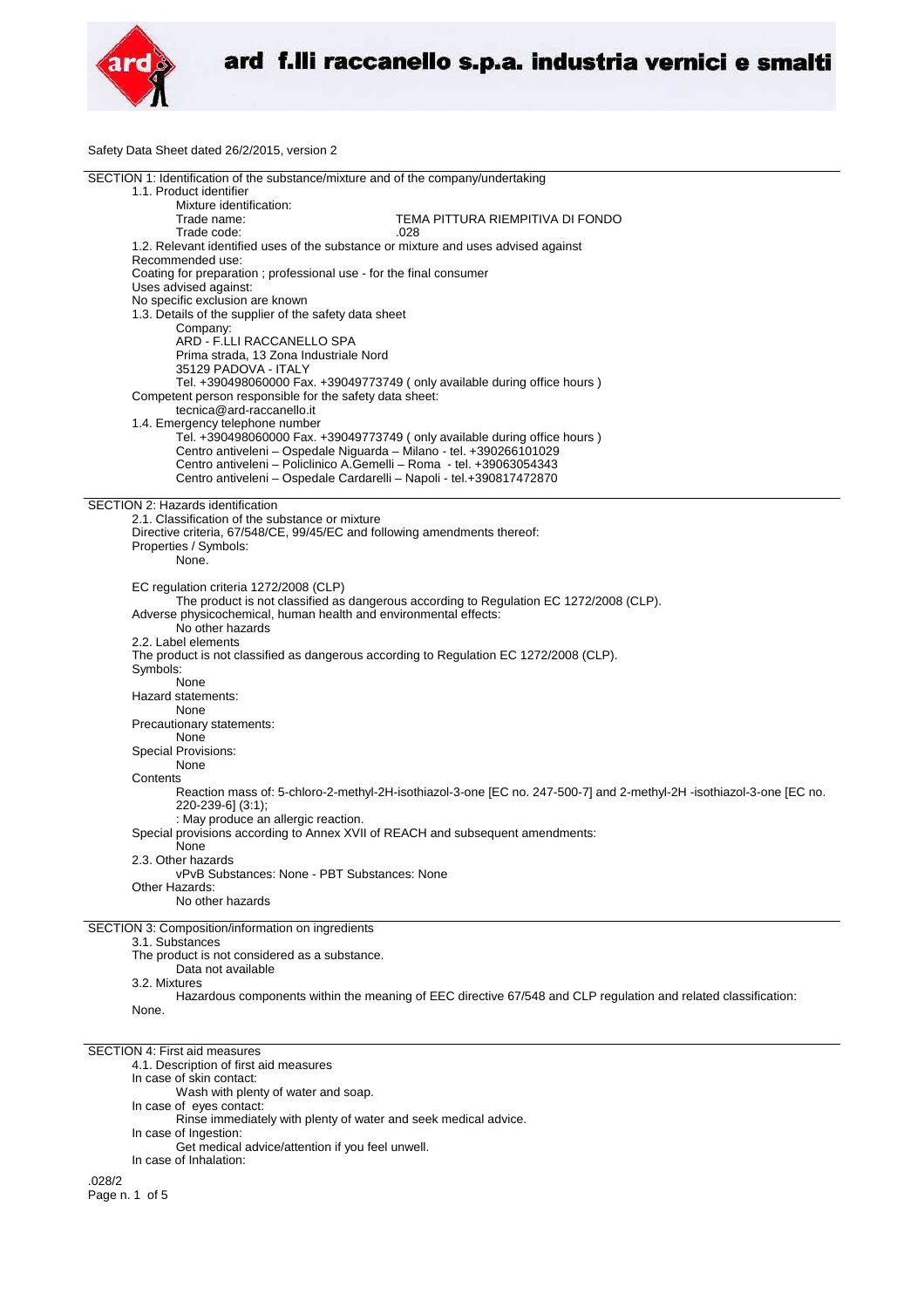Safety Data Sheet

Remove casualty to fresh air and keep warm and at rest.

4.2. Most important symptoms and effects, both acute and delayed

No known symptoms to date.

| 4.3. Indication of any immediate medical attention and special treatment needed                           |                                                                                                       |
|-----------------------------------------------------------------------------------------------------------|-------------------------------------------------------------------------------------------------------|
| Treatment:                                                                                                |                                                                                                       |
| Treat symptomatically.                                                                                    |                                                                                                       |
| SECTION 5: Firefighting measures                                                                          |                                                                                                       |
| 5.1. Extinguishing media                                                                                  |                                                                                                       |
| Suitable extinguishing media:                                                                             |                                                                                                       |
| Irrelevant, the product is not flammable.                                                                 |                                                                                                       |
| Extinguishing media which must not be used for safety reasons:                                            |                                                                                                       |
| None in particular.                                                                                       |                                                                                                       |
| 5.2. Special hazards arising from the substance or mixture                                                |                                                                                                       |
| May produce toxic fumes of carbon monoxide if burning.                                                    |                                                                                                       |
| Do not inhale explosion and combustion gases.                                                             |                                                                                                       |
| 5.3. Advice for firefighters<br>Use suitable breathing apparatus.                                         |                                                                                                       |
|                                                                                                           | Collect contaminated fire extinguishing water separately. This must not be discharged into drains.    |
|                                                                                                           |                                                                                                       |
| SECTION 6: Accidental release measures                                                                    |                                                                                                       |
| 6.1. Personal precautions, protective equipment and emergency procedures                                  |                                                                                                       |
| Wear personal protection equipment.                                                                       |                                                                                                       |
| Remove persons to safety.                                                                                 |                                                                                                       |
| See protective measures under point 7 and 8.                                                              |                                                                                                       |
| 6.2. Environmental precautions                                                                            |                                                                                                       |
|                                                                                                           | Do not allow to enter into soil/subsoil. Do not allow to enter into surface water or drains.          |
| Retain contaminated washing water and dispose it.                                                         | In case of gas escape or of entry into waterways, soil or drains, inform the responsible authorities. |
| 6.3. Methods and material for containment and cleaning up                                                 |                                                                                                       |
| Suitable material for taking up: absorbing material, organic, sand.                                       |                                                                                                       |
| Wash with plenty of water.                                                                                |                                                                                                       |
| 6.4. Reference to other sections                                                                          |                                                                                                       |
| See also section 8 and 13                                                                                 |                                                                                                       |
|                                                                                                           |                                                                                                       |
| SECTION 7: Handling and storage                                                                           |                                                                                                       |
| 7.1. Precautions for safe handling                                                                        |                                                                                                       |
| Avoid contact with skin and eyes.                                                                         |                                                                                                       |
| Do not eat or drink while working.<br>See also section 8 for recommended protective equipment.            |                                                                                                       |
| 7.2. Conditions for safe storage, including any incompatibilities                                         |                                                                                                       |
| Keep away from food, drink and feed.                                                                      |                                                                                                       |
| Incompatible materials:                                                                                   |                                                                                                       |
| None in particular.                                                                                       |                                                                                                       |
| Instructions as regards storage premises:                                                                 |                                                                                                       |
| Adequately ventilated premises.                                                                           |                                                                                                       |
| 7.3. Specific end use(s)                                                                                  |                                                                                                       |
| None in particular                                                                                        |                                                                                                       |
|                                                                                                           |                                                                                                       |
| SECTION 8: Exposure controls/personal protection                                                          |                                                                                                       |
| 8.1. Control parameters<br>Exposure limit(s):                                                             |                                                                                                       |
| There are not occupational exposure limits in accordance to the EU legislation                            |                                                                                                       |
| <b>DNEL Values:</b>                                                                                       |                                                                                                       |
| Data not available                                                                                        |                                                                                                       |
| <b>PNEC Values:</b>                                                                                       |                                                                                                       |
| Data not available                                                                                        |                                                                                                       |
| 8.2. Exposure controls                                                                                    |                                                                                                       |
| Eye/ face protection:                                                                                     |                                                                                                       |
| Not needed for normal use. Anyway, operate according good working practices.                              |                                                                                                       |
| Skin protection                                                                                           |                                                                                                       |
| a) protection for hands:<br>One-time gloves.                                                              |                                                                                                       |
| b) other:                                                                                                 |                                                                                                       |
| No special precaution must be adopted for normal use.                                                     |                                                                                                       |
| Respiratory protection:                                                                                   |                                                                                                       |
| Not needed for normal use.                                                                                |                                                                                                       |
| Thermal Hazards:                                                                                          |                                                                                                       |
| None                                                                                                      |                                                                                                       |
| Environmental exposure controls:                                                                          |                                                                                                       |
| None                                                                                                      |                                                                                                       |
|                                                                                                           |                                                                                                       |
| SECTION 9: Physical and chemical properties<br>9.1. Information on basic physical and chemical properties |                                                                                                       |
| Appearance and colour:                                                                                    | Fluid dispersion various colors                                                                       |
| Odour:                                                                                                    | Characteristic: slightly acrylic                                                                      |
| Odour threshold:                                                                                          | Data not available                                                                                    |
| pH:                                                                                                       | 8.5                                                                                                   |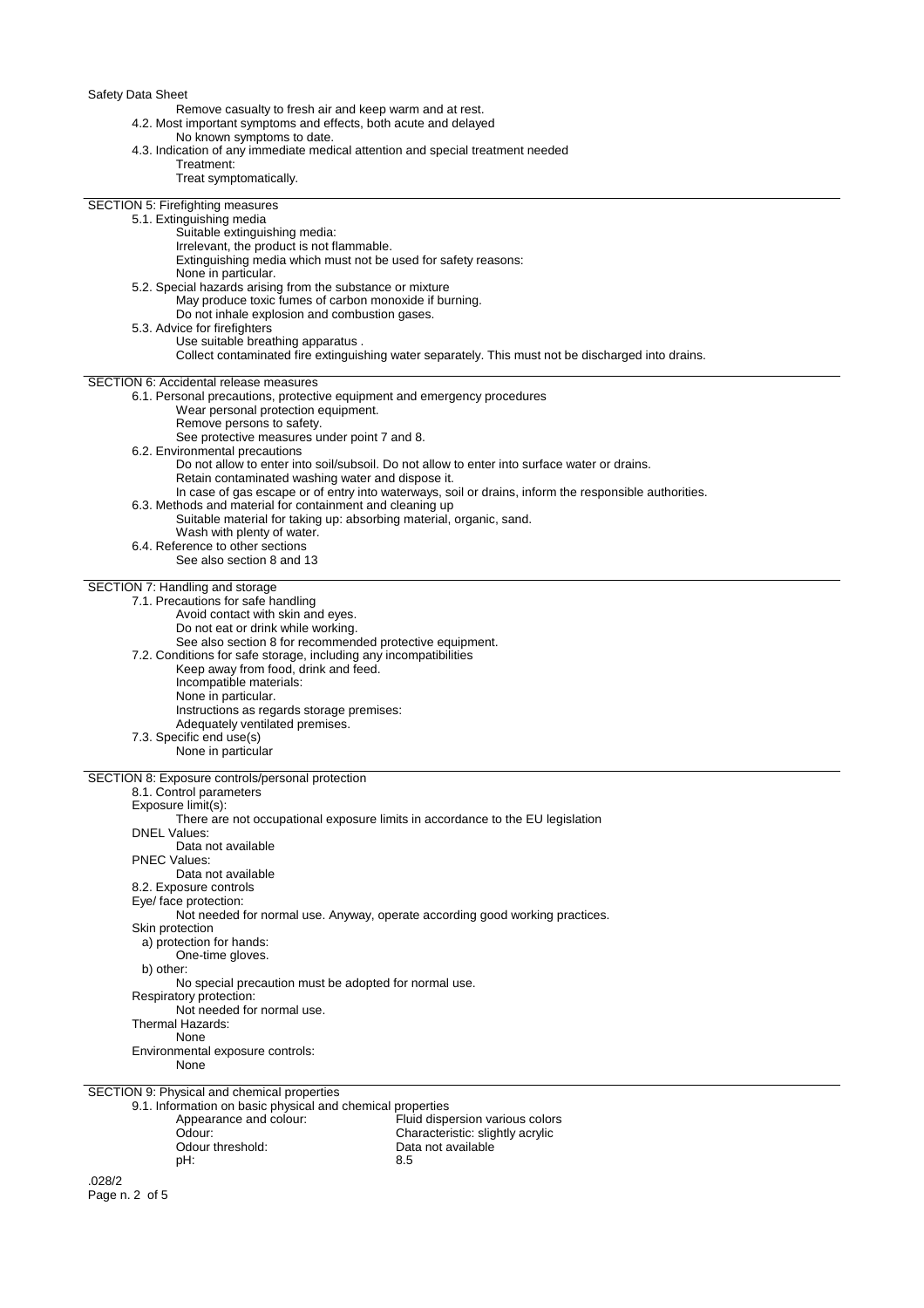## Safety Data Sheet

| Udiciy Dala Uncci                                     |                                                                                                                           |
|-------------------------------------------------------|---------------------------------------------------------------------------------------------------------------------------|
| Melting point / freezing point:                       | Data not available                                                                                                        |
| Initial boiling point and boiling range:              | Data not available                                                                                                        |
| Solid/gas flammability:                               | Data not available                                                                                                        |
| Upper/lower flammability or explosive limits:         | Data not available                                                                                                        |
| Vapour density:                                       | Data not available                                                                                                        |
| Flash point:                                          | Not flammable                                                                                                             |
| Evaporation rate:                                     | Data not available                                                                                                        |
| Vapour pressure:                                      | Data not available                                                                                                        |
| Relative density:                                     | 1390-1430 g/l a 20°C                                                                                                      |
| Solubility in water:                                  | Miscible                                                                                                                  |
| Solubility in oil:                                    | Insoluble                                                                                                                 |
| Partition coefficient (n-octanol/water):              | Data not available                                                                                                        |
| Auto-ignition temperature:                            | Data not available                                                                                                        |
| Decomposition temperature:                            | Data not available                                                                                                        |
| Viscosity:                                            | 8000 - 10000 cP 20°C                                                                                                      |
| Explosive properties:                                 | Data not available                                                                                                        |
| Oxidizing properties:                                 | Data not available                                                                                                        |
| 9.2. Other information                                |                                                                                                                           |
| Miscibility:<br>Fat Solubility:                       | Data not available<br>Data not available                                                                                  |
| Conductivity:                                         | Data not available                                                                                                        |
|                                                       | Substance Groups relevant properties: Data not available                                                                  |
|                                                       | Note: The data herein refer to QC when the product was put on the market.                                                 |
|                                                       |                                                                                                                           |
| SECTION 10: Stability and reactivity                  |                                                                                                                           |
| 10.1. Reactivity                                      |                                                                                                                           |
| Stable under normal conditions                        |                                                                                                                           |
| 10.2. Chemical stability                              |                                                                                                                           |
| Stable under normal conditions                        |                                                                                                                           |
| 10.3. Possibility of hazardous reactions              |                                                                                                                           |
| None                                                  |                                                                                                                           |
| 10.4. Conditions to avoid                             |                                                                                                                           |
| Stable under normal conditions.                       |                                                                                                                           |
| 10.5. Incompatible materials                          |                                                                                                                           |
| None in particular.                                   |                                                                                                                           |
| 10.6. Hazardous decomposition products<br>None.       |                                                                                                                           |
|                                                       |                                                                                                                           |
| SECTION 11: Toxicological information                 |                                                                                                                           |
| 11.1. Information on toxicological effects            |                                                                                                                           |
| Toxicological information of the mixture:             |                                                                                                                           |
| Data not available                                    |                                                                                                                           |
|                                                       | Toxicological information of the main substances found in the mixture:                                                    |
| Data not available                                    |                                                                                                                           |
|                                                       | If not differently specified, the information required in Regulation 453/2010/EC listed below must be considered as N.A.: |
| a) acute toxicity;                                    |                                                                                                                           |
| b) skin corrosion/irritation;                         |                                                                                                                           |
| c) serious eye damage/irritation;                     |                                                                                                                           |
| d) respiratory or skin sensitisation;                 |                                                                                                                           |
| e) germ cell mutagenicity;                            |                                                                                                                           |
| f) carcinogenicity;                                   |                                                                                                                           |
| g) reproductive toxicity;                             |                                                                                                                           |
| h) STOT-single exposure;                              |                                                                                                                           |
| i) STOT-repeated exposure;                            |                                                                                                                           |
| j) aspiration hazard.                                 |                                                                                                                           |
| <b>SECTION 12: Ecological information</b>             |                                                                                                                           |
| 12.1. Toxicity                                        |                                                                                                                           |
|                                                       | Adopt good working practices, so that the product is not released into the environment.                                   |
| Data not available                                    |                                                                                                                           |
| 12.2. Persistence and degradability                   |                                                                                                                           |
| Data not available                                    |                                                                                                                           |
| 12.3. Bioaccumulative potential                       |                                                                                                                           |
| Data not available                                    |                                                                                                                           |
| 12.4. Mobility in soil                                |                                                                                                                           |
| Data not available                                    |                                                                                                                           |
| 12.5. Results of PBT and vPvB assessment              |                                                                                                                           |
| vPvB Substances: None - PBT Substances: None          |                                                                                                                           |
| 12.6. Other adverse effects                           |                                                                                                                           |
| None                                                  |                                                                                                                           |
| SECTION 13: Disposal considerations                   |                                                                                                                           |
| 13.1. Waste treatment methods                         |                                                                                                                           |
|                                                       | Recover if possible. In so doing, comply with the local and national regulations currently in force.                      |
| Waste should not be disposed of by release to sewers. |                                                                                                                           |
|                                                       |                                                                                                                           |
|                                                       | Contaminated packaging thinners and cleaning diluents must be landfilled.                                                 |

SECTION 14: Transport information

.028/2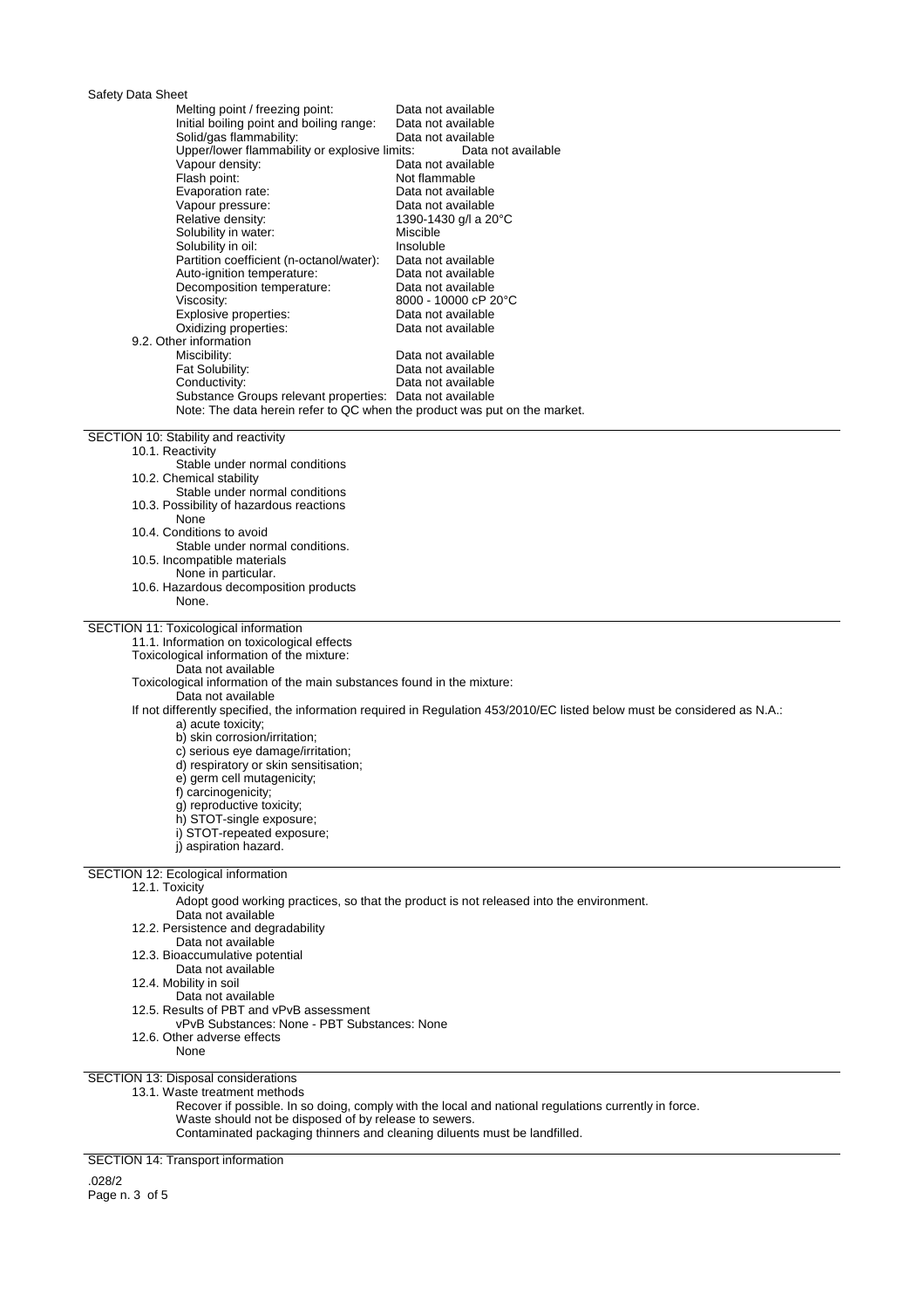Safety Data Sheet 14.1. UN number Not classified as dangerous in the meaning of transport regulations. 14.2. UN proper shipping name Data not available 14.3. Transport hazard class(es) Data not available 14.4. Packing group Data not available 14.5. Environmental hazards ADR-Enviromental Pollutant: No Data not available 14.6. Special precautions for user Data not available 14.7. Transport in bulk according to Annex II of MARPOL73/78 and the IBC Code Data not available SECTION 15: Regulatory information 15.1. Safety, health and environmental regulations/legislation specific for the substance or mixture Dir. 67/548/EEC (Classification, packaging and labelling of dangerous substances). Dir. 99/45/EEC (Classification, packaging and labelling of dangerous preparations). DIR.2004/42/CE. Subcategory g Type BA limit COV 30 g/l. Contained in product < 30 g/l. Regulation (EU) No 528/2012 and subsequent amendments. Dir. 98/24/EC (Risks related to chemical agents at work). Directive 2000/39/CE (Occupational exposure limit values) and subsequent modifications: 2004/37/CE, 2006/15/CE and 2009/161/UE. Dir. 2006/8/EC Regulation (EC) n. 1907/2006 (REACH) Regulation (EC) n. 1272/2008 (CLP) Regulation (EC) n. 790/2009 (ATP 1 CLP) and (EU) n. 758/2013 Regulation (EU) n. 453/2010 (Annex I) Regulation (EU) n. 286/2011 (ATP 2 CLP) Regulation (EU) n. 618/2012 (ATP 3 CLP) Restrictions related to the product or the substances contained according to Annex XVII Regulation (EC) 1907/2006 (REACH) and subsequent modifications: **None** Where applicable, refer to the following regulatory provisions : 1999/13/EC (VOC directive) 15.2. Chemical safety assessment

No

## SECTION 16: Other information

Paragraphs modified from the previous revision:

SECTION 1: Identification of the substance/mixture and of the company/undertaking

SECTION 2: Hazards identification

SECTION 4: First aid measures

SECTION 8: Exposure controls/personal protection

SECTION 9: Physical and chemical properties

SECTION 15: Regulatory information

This document was prepared by a competent person who has received appropriate training.

Main bibliographic sources:

The ECHA database on registered substances.

ESIS- European chemical Substances Information System.

eChemPortal- the global portal to Information on Chemical Substance.

GESTIS substance database.

Insert further consulted bibliography

The information contained herein is based on our state of knowledge at the above-specified date. It refers solely to the product indicated and constitutes no guarantee of particular quality.

It is the duty of the user to ensure that this information is appropriate and complete with respect to the specific use intended. This MSDS cancels and replaces any preceding release.

Safety data Sheet not legally required.

Legend of acronyms and abbreviations used in the safety data sheet:

ADR: European Agreement concerning the International Carriage of Dangerous Goods by Road.<br>CAS: European Agreement concerning the International Carriage of Dangerous Goods by Road.

CAS: Chemical Abstracts Service (division of the American Chemical Society).<br>CLP: Classification, Labeling, Packaging.

CLP: Classification, Labeling, Packaging.

DNEL:<br>
EC50: Derived No Effect Level.<br>
Median effective concer Median effective concentration expected to produce a certain effect in 50% of test organisms ECHA: European Chemicals Agency<br>EINECS: European Inventory of Existin European Inventory of Existing Commercial Chemical Substances ELINCS: European List of notified Chemical Substances<br>GHS: Globally Harmonized System of Classification a Globally Harmonized System of Classification and Labeling of Chemicals. IATA: International Air Transport Association.<br>IATA-DGR: Dangerous Goods Regulation by the "Ir IATA-DGR: Dangerous Goods Regulation by the "International Air Transport Association" (IATA).<br>ICAO: International Civil Aviation Organization. International Civil Aviation Organization.

.028/2 Page n. 4 of 5